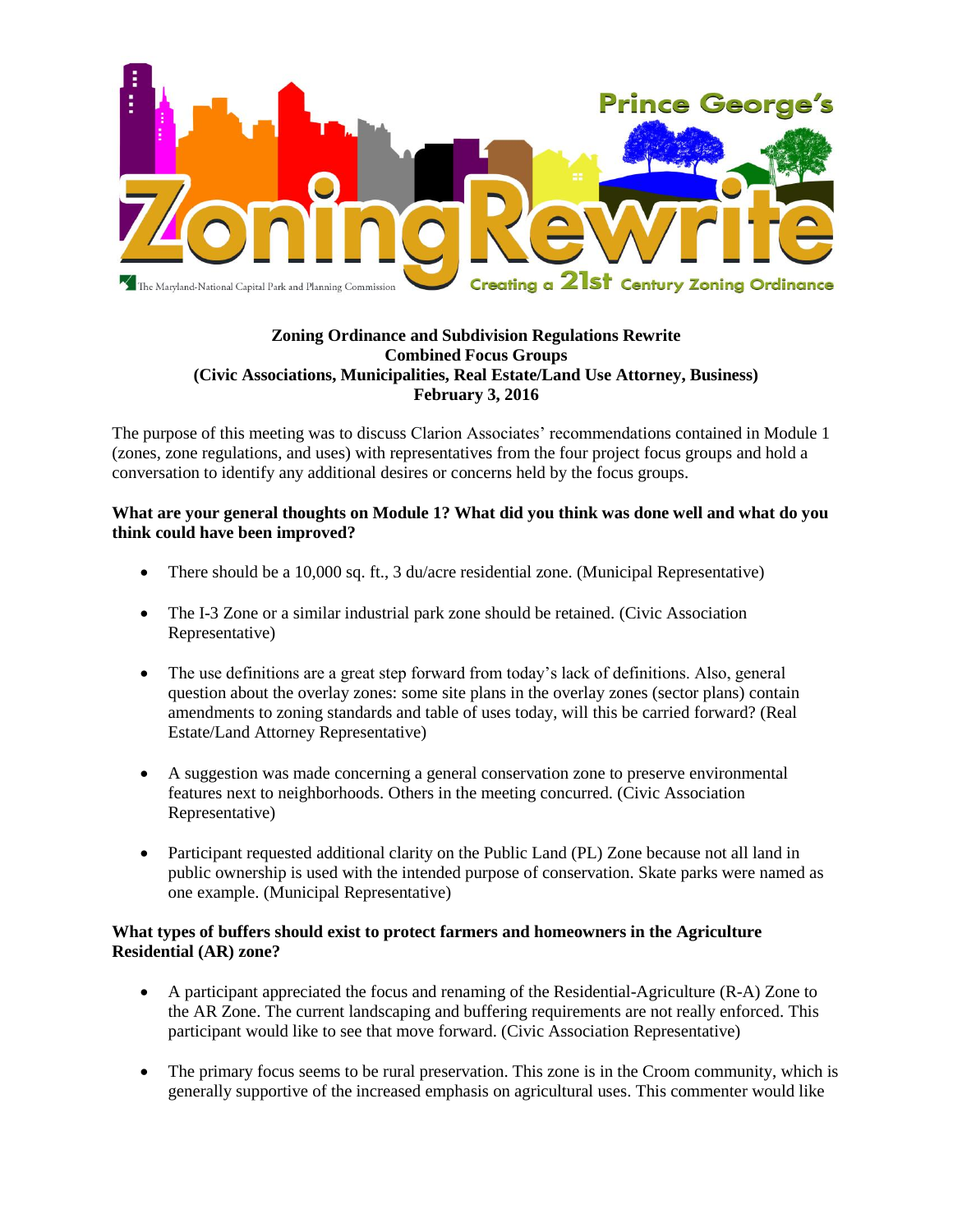

to have a presumption that agricultural uses even in the less dense zones are permitted (and their associated buffers would still be included). Where there are conflicts it would be the responsibility of the residential property owners to demonstrate hardship. This commenter is very strongly in favor of broad agriculture uses being permitted by right. (Civic Association Representative)

- The assumption is this zone is primarily for agriculture, and that if people move in they shouldn't expect the agriculture uses to adapt to them. (Civic Association Representative)
- Having Estate housing in a large part of the AR Zone seems to conflict with the purpose for agricultural. Allowing clustering of homes, through conservation subdivision, addresses issues of buffers. Maybe estate housing should be taken out of this zone? If you can just do two-acre residential lots as a matter of course it seems to go against an emphasis on agricultural. (Municipal Representative)
- There have been pushes by the farmers community for a "farmer's bills of rights." This was adopted as the Right to Farm legislation. (Civic Association Representative)
- Is there any distinction between traditional agriculture and "confined animal" breeding/farming operations? For Clarion: You should look into the definitions for agriculture and raising livestock. (Civic Association Representative)
- Are we talking about buffering in terms of the need for buffer as a concept around farming operations, or the specifics (width, etc)? (Civic Association Representative)
- Any thought on requiring buffering on the basis of who comes in first for development (the farmer or the residents)? (Civic Association Representative)
- You may want to look at how to handle conflict resolution between intense agricultural operations and McMansions. The Food Equity Council supports the suggestion to have the estate home owner provide the buffering, not the farmer. (Civic Association Representative)
- The R-A Zone was really considered to be a holding zone for some time and seems to be shifting to residential rather than moving back to farming. I've looked at the use tables (regarding agriculture) and did not see a commercial recreational entertainment type of agricultural use, but I would like to see this. An example of this would be agri-tourism. (Civic Association Representative)
- We are very supportive of flexible definitions to account for emerging agricultural uses. (Civic Association Representative)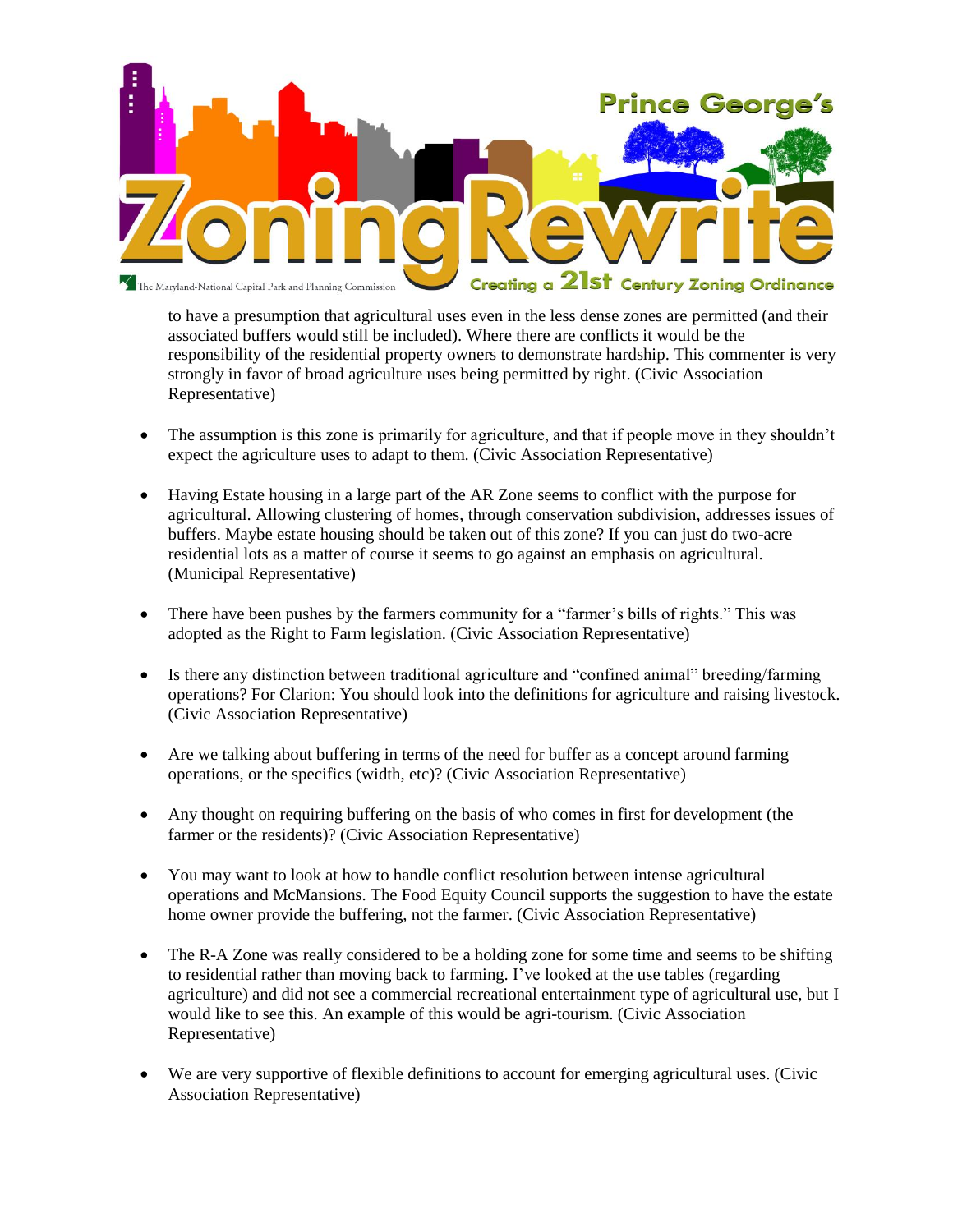

### **Can townhouses and apartments coexist in the same zone? What conflicts may arise and how can we prevent this?**

- Moving from 6 to 12 townhouses (maximum dwellings per acre) and shifting to higher-intensity apartments may create some aversion within the community, especially if not initially posed in a comprehensive development. (Municipal Representative)
- Concern was expressed with how a mix of townhouses and apartments would relate to subdivision regulations, particularly Adequate Public Facilities (APF) determinations for transportation. We are seeing it play out badly in Brandywine under the current approaches. If the additional density will be allowed, will that be the benchmark for APF determinations? We don't want additional density without sufficient additional infrastructure. (Civic Association Representative)
- EYA Hyattsville is a great example of where this seems to work very well. This approach of mixing housing types seems to work very well in more urban settings. As you move into more suburban and rural/open space areas, this may still work but there may be a real need to focus on design issues and how they interplay. There is no reason to believe they cannot coexist inherently. (Real Estate/Land Attorney Representative)
- They can coexist, but there may be concern if you have an existing community of townhomes where you bring in renters who will bring the value down. If it's an apartment complex there may not be the same issues with adding townhouses. (Business Representative)
- APF concern is very important. We have had situations in various communities where the local population aged, there were no school-aged kids, the County Board of Education sold off school sites to developers, then young families moved in and the capacity for adequate school facilities no longer existed. (Civic Association Representative)
- We are comfortable with the zones being consolidated, but concerned with increasing the density of townhouse development when the County scatters larger density developments where infrastructure doesn't exist. This can have an impact on sprawl and there is no indication that the County can control the sprawl. While mixing townhomes and apartments is not inherently bad, there is an issue with ownership entities. Condo and Homeowners' Associations fall apart because nobody wants to be involved, and this can lead to a total mess. (Civic Association Representative)
- Two concerns are density and quality. How can the zoning discussion move to ensure that quality of development is discussed? Ensure high quality is present to move the County forward. (Civic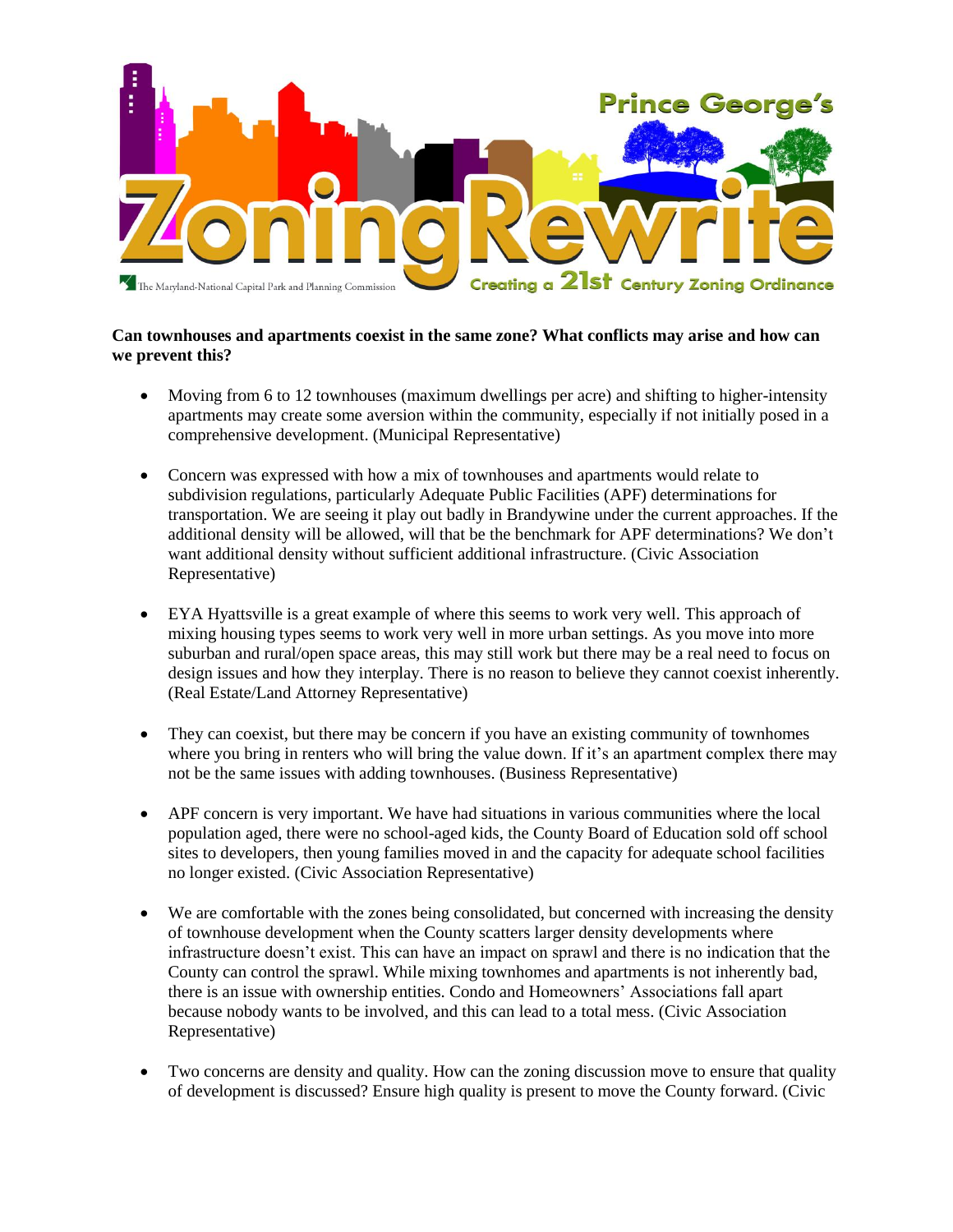

### Association Representative)

- The quality question has been the question from the community for the entire time I've been involved in civic matters in Prince George's County, but I don't know how to get to the answer.
- $\bullet$  Developers indicate they are meeting the requirements, that's all they need to do the reaction is "wow, our requirements are so low." We would like to change that threshold across the board. Are we talking about increasing buffers, green spaces/gathering spaces, how do we say something in zoning about the quality of these meeting spaces? Are we talking about 85 percent efficient, ie. What are we doing about the process to ensure this?
- One way to get here is not to focus on amenities in the temporal sense since things change over time, but to focus on the money. Creativity based on increased density should be based on pricing or taxation per square foot, for example. (Civic Association Representative)
- If someone has 4 acres with the maximum of 6 townhouses per acre; once this change is in effect, they can put in 48 apartments into that existing community (based on the proposed densities of townhouses and multifamily dwelling within the zone in question)? Seems like a "back door" to cram more development into existing neighborhoods. (Civic Association Representative)
- Will the proposed new setback requirements result in a lot of nonconforming townhouses? (Municipal Representative)

## **Clarion Associates is proposing a Neighborhood Commercial (NC) zone that encourages smallscale, community-centric retail. What is your desire for small-scale walkable commercial properties near residential properties?**

- We would like to have grocery stores at different scales (e.g. healthy food retail outlets) in all residential zones. (Civic Association Representative)
- With regard to the proposals to eliminate the Mixed Use Transportation Oriented (M-X-T) Zone and overlay zones; they've seen proposals that emphasize this kind of language and the "wiggle word" is "near." It could mean properties across a major highway or otherwise not walkable to the neighborhood. Walkable does not seem to be well defined today. (Civic Association Representative)
- Would the Neighborhood Commercial Zone be in all residential communities? With regard to grocery stores, we are not certain that many residential neighborhoods would want to see many retail outlets in the middle of their communities. (Civic Association Representative)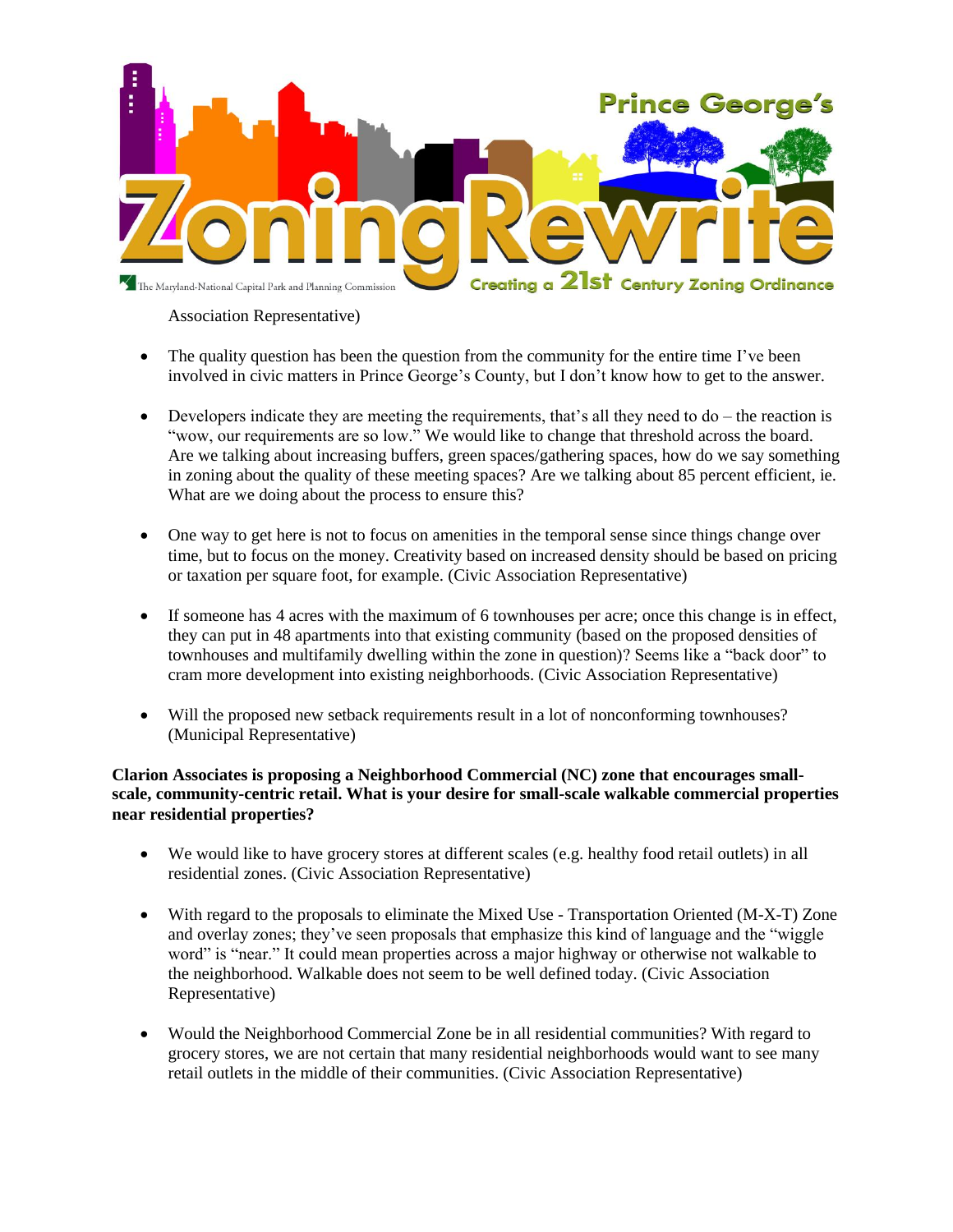

- Where in the document do you find the Neighborhood Commercial zone (nonresidential base zones). It seems like the nonresidential base zones should follow the mixed-use base zones in the order. Also, Floor Area Ratio should be used as a baseline density measure in the Commercial Zones. (Municipal Representative)
- Is the proposed Neighborhood Conservation Overlay (NCO) zone an effective tool to replace the current Architectural Conservation Overlay Zone (ACOZ) and Mixed-Use Town Center (M-U-TC) Zone?
- There are issues with the original Levitt lots in Bowie. The NCO may be helpful for that location. We are anxious to see the details of the NCO; We do not think the materials in Module 1 really get to it. We do not think it is practical to get the permission of 10,000 property owners. (Municipal Representative)
- We are curious to know how the NCO Zones are to be created? Community led? Top down? (Municipal Representative)
- We are interested in neighborhoods getting together: if there is an association interested in protecting the quality of their neighborhood, there should be a way to do that. If someone just has to get a Special Exception, perhaps this association could act as the developer's agent. (Civic Association Representative)
- If the project team is meeting with the Greater Accokeek Civic Association later in the month, the issue of the development review board should be addressed. They may have a different view. (Civic Association Representative)

### **What design standards should be incorporated as the baseline standards for new development within traditional zones if the Development District Overlay Zone and Transit District Overlay Zone are eliminated? Under the proposal, the associated Sector Plans would still be in effect.**

- Consider that in many situations, as developments are designed, they cannot meet all of the particular design requirements. Having some flexible ability to seek variations, departures, and variances is very helpful as they may be necessary. (Real Estate/Land Attorney Representative)
- One of the overall goals of this rewrite project has been to get citizen input earlier in the process, so today they may have a development meeting, and six months later the developer changes the circumstances due to "practicality" or other reasons. This raises concerns within the communities. (Civic Association Representative)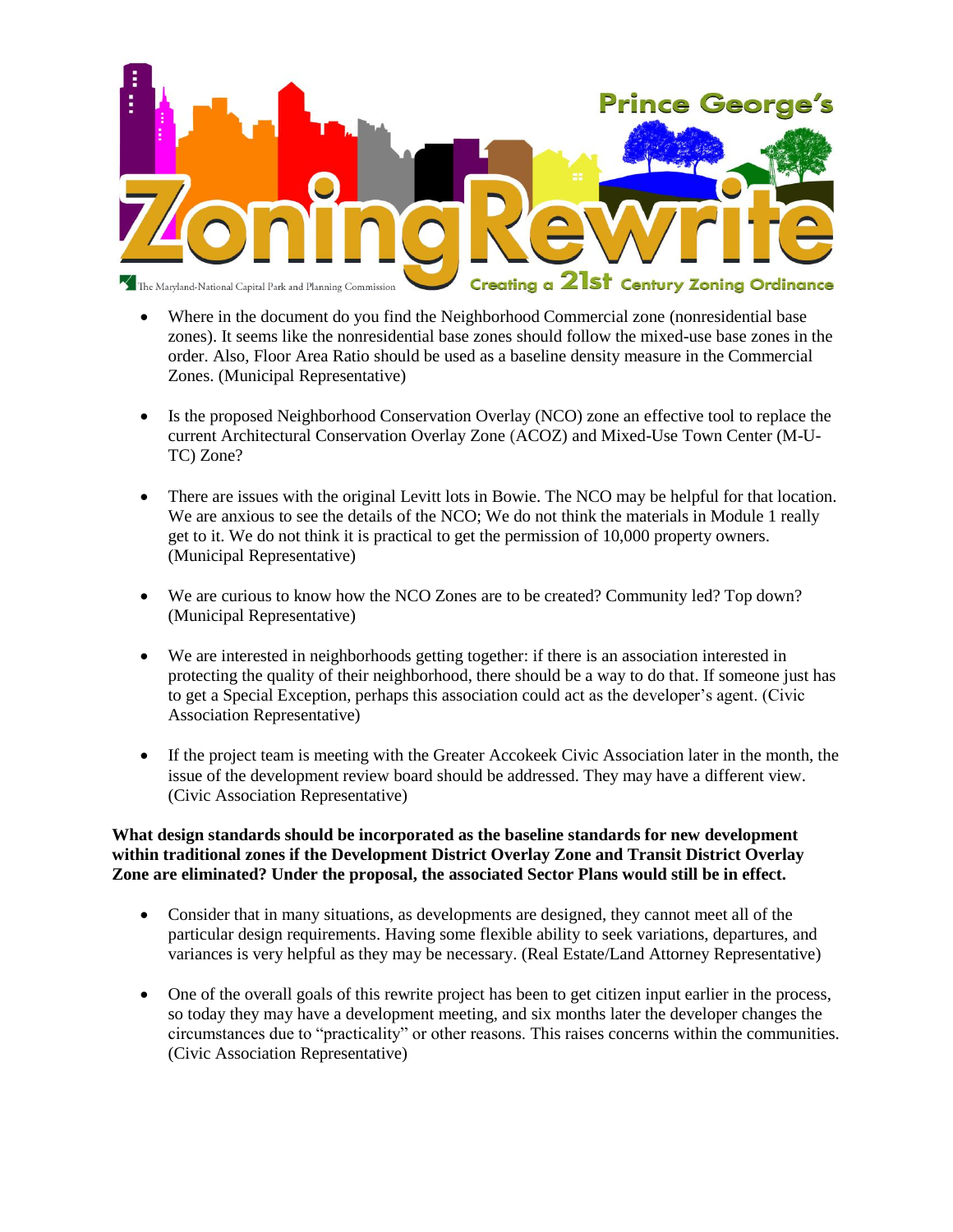

- We are a little cautious of the concept of "adjustments" on top of the regulations. Still leaving variances intact with large zones. Our experience with associations with this area has been unequivocally negative. Lots of variances seem to arise, so the community members who live near the development site never seem to know what may actually be built. If this remains part of the code, it's not really helping out the citizens. Brandywine, Westphalia, Indian Head Highway, and Largo Town Center were cited as areas where this is all abused to get around the "wonderful, mixed-use overlay use zones." (Civic Association Representative)
- How do corridor plans and sector plans coexist with how the new zoning code will work? In some ways those are articulations of what communities want to see. How will it interact? The point of the sector plan is for different communities to define themselves. Part is to allow more by right development, faster, with community input upfront. The question becomes "what is the source of the community input." (Municipal Representative)
- The question is what do we want to see? The standards would be in there? Where are the teeth in the regulations? (Civic Association Representative)
- How does the document remain living in terms of standards? How do communities step beyond the current measurements of quality? Brick may not be the end-all, be-all, as there are other materials of high quality. What is the standard? Based upon what? (Civic Association Representative)
- The solution seems to be a concern, especially if I'm a municipality. We may not be supportive of repeal of the overlays. The suggestion would be perhaps to have the base standard, but for new development, staff can demand a higher level of architectural design. (Civic Association Representative)
- Perhaps there needs to be an analysis of what projects are actually subject to the development standards. Greenbelt station cited as an example. Having regulations in the ordinance may actually subject more developers to more standards, as many developments such as Greenbelt station are current exempt. (Municipal Representative)
- This whole issue deals with the issue of "what is quality?" This is a very subjective question. Some of the better projects in the County have been negotiated, where the site plan establishes the parameters. EYA Hyattsville and the Cafritz Property in Riverdale Park were given as examples. Both projects are working out pretty well as a result of negotiation. The concern, in the conversation, is that the tighter you try to tie down this issue of quality, the more difficult you make it for people to negotiate the process. The more the ordinance tries to tie down specifics, the more difficult that process will be. (Real Estate/Land Attorney Representative)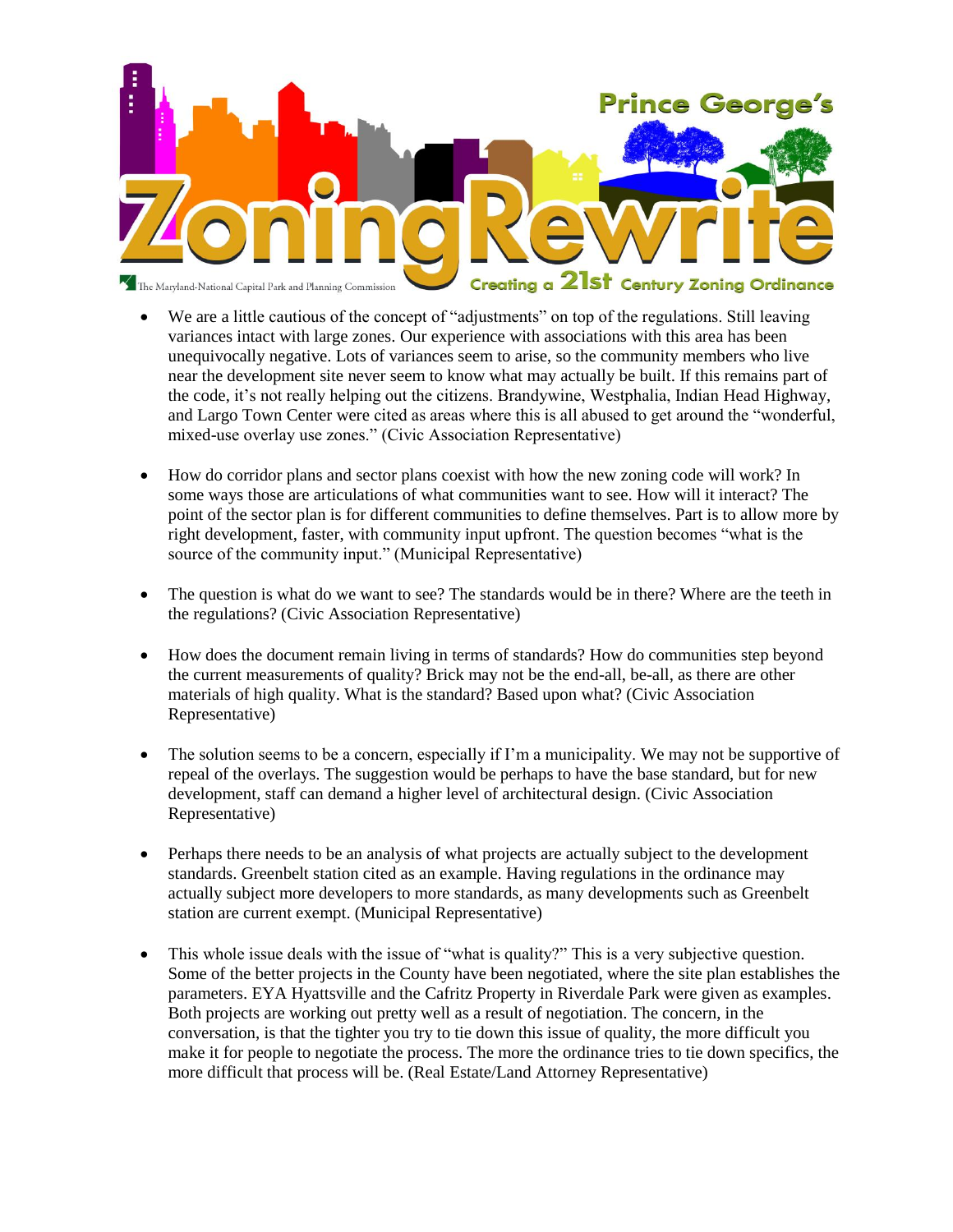

- We want to make sure that Mount Rainier's voice is being heard today. Their concern is the M-U-TC Zone. We are having a very hard time trying to figure out how it will be addressed and relate to the proposed NCO Zone. A lot of work was put into the town center development plans that are specific to the communities. (Municipal Representative)
- From the rural perspective, the emphasis on quality in the "bulk standards" is really the way to go. This does affect the quality of the overall project. Street design, layout, connectivity, setbacks, etc. are all important. (Civic Association Representative)

## **What would you like to see incorporated in the interpretations process that would make you feel more comfortable about allowing the Planning Director to make the decision on new uses?**

- Is there a process to appeal the Planning Director's decisions? (Municipal Representative)
- The Zoning Hearing Examiner is a far better body for appeals to interpretations than the recommended Board of Zoning Appeals. (Civic Association Representative)
- Interpretations should be very transparent and available on the website. (Civic Association Representative)
- Interpretations should also be emailed to the email lists. It would be nice to weigh in on the interpretations in advance. (Civic Association Representative)

# **Are there any concerns with your neighbor(s) participating in elements of urban agriculture?**

- We would like to see a clear definition of urban agriculture in the module. (Civic Association Representative)
- The concern in my community is with roosters. (Civic Association Representative)
- Backyard chickens was the most controversial issue the Town of Cheverly has ever had in a town hall meeting. For less than 1/5 acre lots it seems like a joint decision to keep chickens, not just the individual owner. This town hall meeting was only intended to result in a letter to ask the County Council to allow for chickens. (Municipal Representative)
- The proposed definition of home housing for poultry is for  $\frac{1}{2}$  acre lots, so it may be ok. We agree that roosters should be prohibited. Some things such as the actual use for poultry in homes doesn't make much sense. Look to the use-specific standards, which may need tightening. (Civic Association Representative)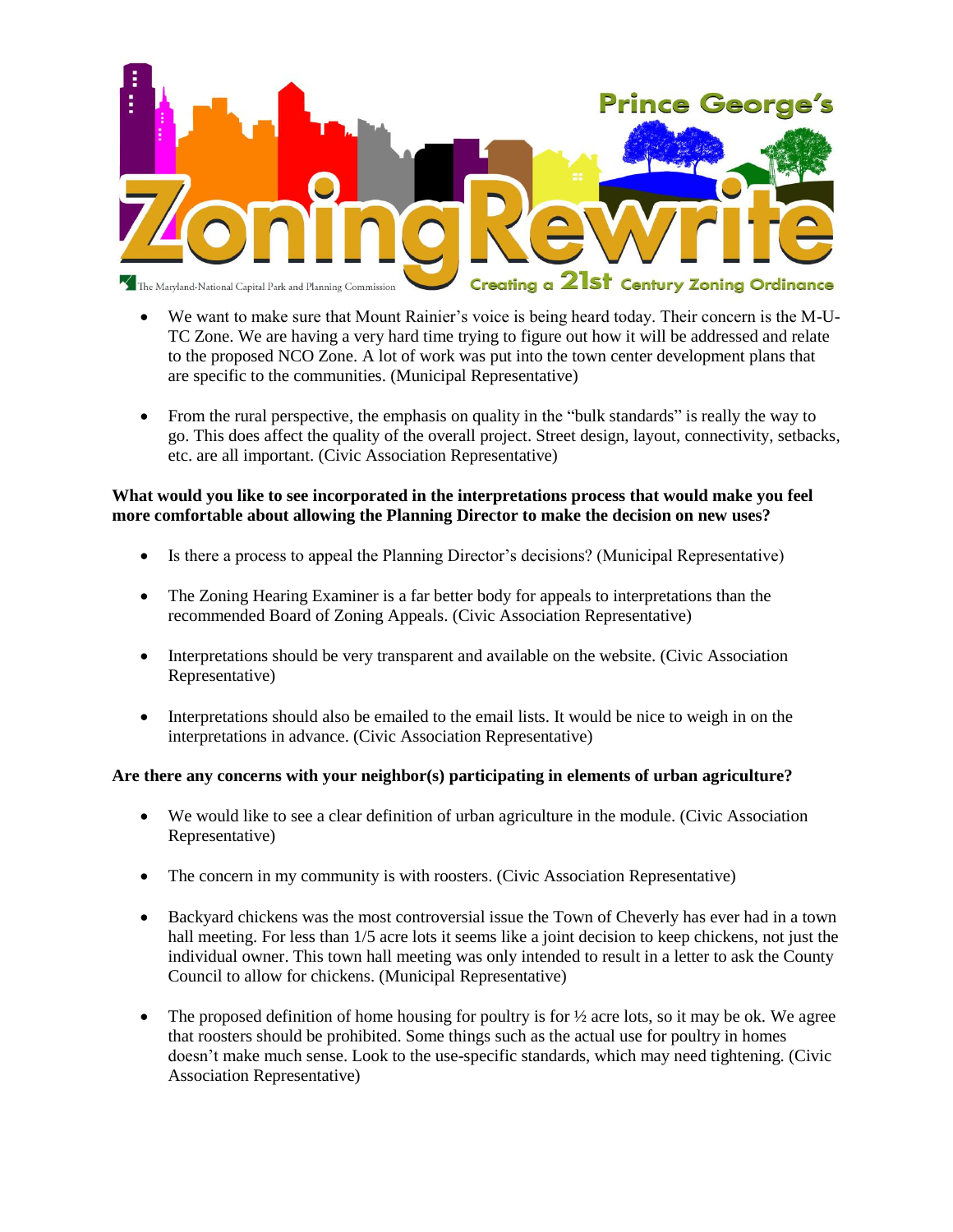

- Has there been any kind of outreach on urban agriculture by the Council or the Department? (Civic Association Representative)
- The current Zoning Ordinance has a definition for urban agriculture. (Civic Association Representative)
- There is an interest in bee keeping in the City of Greenbelt. (Municipal Representative)

### **What should be the balance between developer certainty and community certainties? How can we create a Zoning Ordinance that protects the community but also encourages development in our desired locations?**

- No answer for this, but communities do not have the same resources developers have. When you're looking for balance in the code, which leans toward the developer or even 50/50, it's in the developer's favor. Communities often get totally out-maneuvered by the developers. In effect the community loses its voice. (Municipal Representative)
- We have spent a lot of today on the minutia of the zones, with a common theme emerging from municipalities and citizens about how their points of view will be protected. The most basic way is for everyone to agree with what zone is in what place. When looking to develop a project, they look at current zoning and how it meshes with the sector plan, and expect that to get approved. But the neighbors often don't like what was approved with the sector plan years before. Maybe there needs to be a follow-up process so that local communities with plans they like can ensure that the new zones/zoning conforms to the sector plan and community desires. (Real Estate/Land Attorney Representative)
- Are there any thresholds that trigger a community benefit agreement? Can this be written in to the zoning? (Municipal Representative)
- We really like the idea of having a lot of discussion up-front, but we have the impression that this discussion may limit the citizen input later on to less than it is now. (Civic Association Representative)
- One attendee commented on a Zoning Hearing Examiner case that ignored the community as if we had not been there, and we appealed the decision to the District Council, which ruled in our favor. We are not interested in just saying our piece, but want to be able to stop something we don't like. (Civic Association Representative)
- Circuit Court success Judge Nicholson indicated he was "just a speed bump on the way to the Court of Special Appeals." There has to be meaningful input, not just shuffling things on a